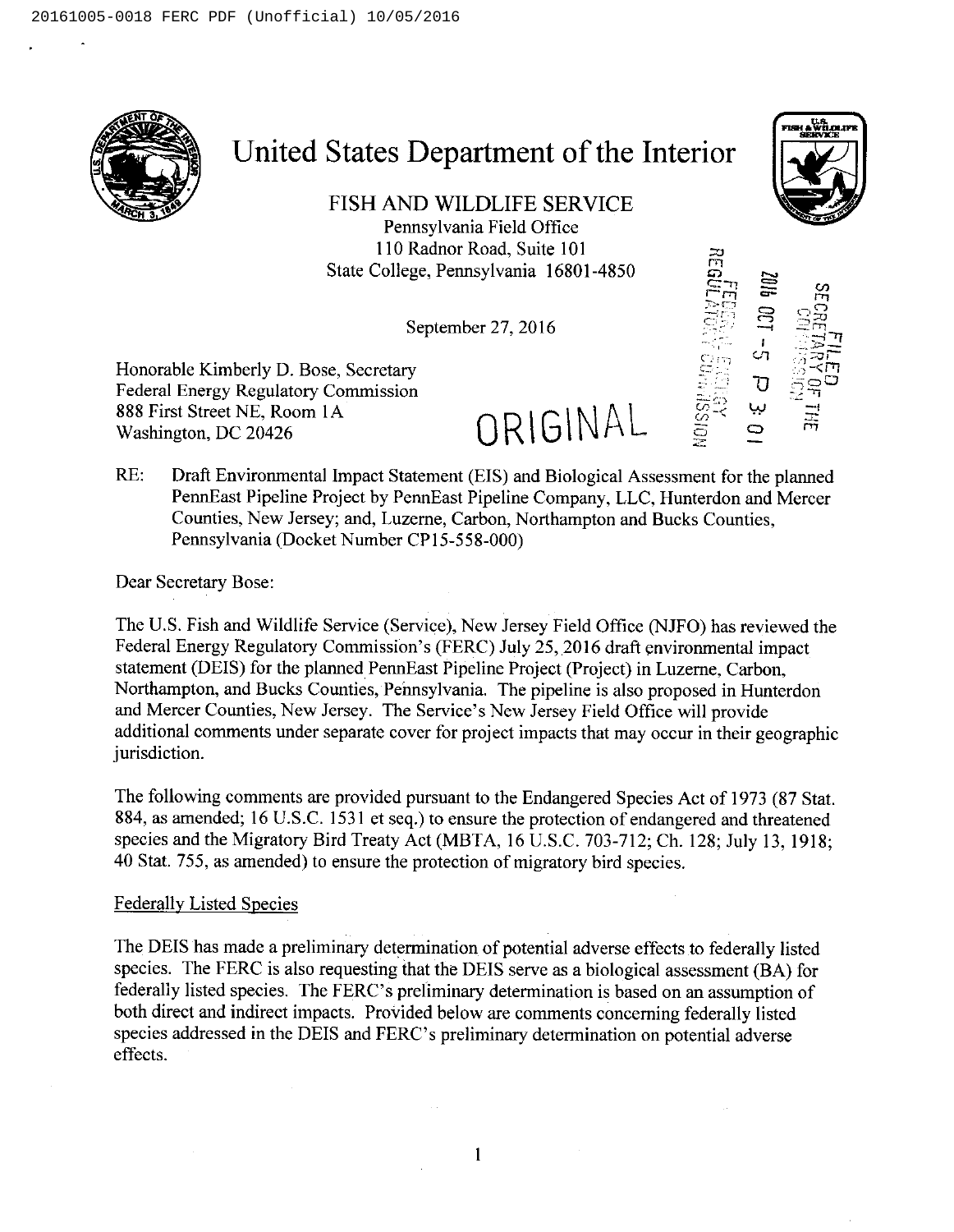### Bog Turtle

As outlined in the DEIS, PennEast committed to conduct Phase I surveys for bog turtles within all delineated wetlands within the 400-foot survey corridor around the Project, then conduct a Phase 2 survey in any wetland that was identified as potential bog turtle habitat during the Phase I surveys (as outlined in the FWS Bog Turtle Recovery Plan). A qualified bog turtle surveyor conducted Phase I surveys within all delineated wetlands within Pennsylvania where landowner/manager access was granted. In those accessible areas, Phase 2 surveys are currently ongoing in wetlands identified as potential bog turtle habitats. While potential bog turtle habitat exists along the Project area, as yet, no bog turtles have been identified during these surveys.

Additional Phase I surveys were conducted by a qualified surveyor hired by a third party, where access was not permitted to PennEast. Some of these wetlands were identified as having potential bog turtle habitat. PennEast/FERC will either need to conduct Phase 2 surveys at the wetlands identified as having potential bog turtle habitat; assume presence of the bog turtle in these wetlands and avoid impacts; or assume presence in these wetlands and if impacts cannot be avoided, start the formal consultation process with the Service by submitting a Biological Assessment (see attachment Take (S9) and Take Authorization (S7)—Federal Nexus).

The currently proposed right-of-way is going through a known bog turtle wetland in Carbon County, Pennsylvania. If this proposed right-of-way is finalized, either FERC will need to formally consult with the Service to ensure that project actions do not jeopardize the continued existence of the species, or PennEast will need to demonstrate how they will avoid impacts to this known occupied wetland.

Consultation on this portion of the line is still on-going and further survey information for other areas of the line is anticipated before final determinations are made. For sites in which PennEast cannot obtain access, they can either assume presence of bog turtles and implement avoidance measures, or complete surveys to provide further information about these parcels.

The DEIS summarizes potential effects to the bog turtles if bog turtles occurs within the action area and notes that a bog turtle plan should be developed with the Service. The Service will work with PennEast to develop a Bog Turtle Plan that will minimize and avoid impacts to this species.

## Indiana Bat

The Project is within the range of the federally listed endangered Indiana bat (*Myotis sodalis*). Between April and September, Indiana bats inhabit floodplain, riparian, and upland forests, roosting under loose tree bark during the day, and foraging for flying insects in and around the tree canopy at night. Prior to hibernation, Indiana bats engage in fall swarming activity and may forage and roost within 10 miles from a hibernaculum. Indiana bats may forage and roost within the action area during the spring, summer, and fall (April I to September 30).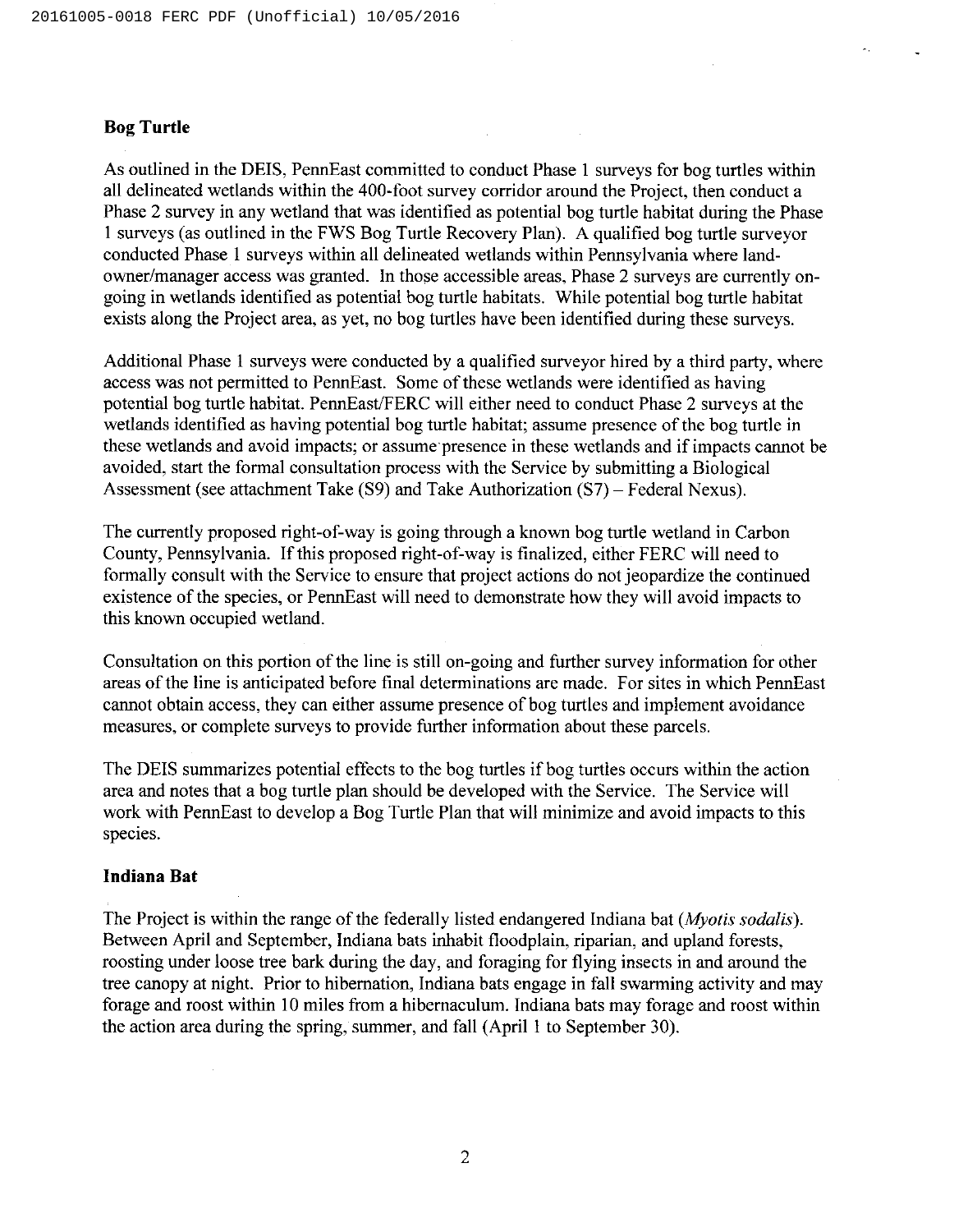The DEIS briefly describes a mist net survey that was completed in August 2015. The mist net survey was completed in portions of the action area. No Indiana bats were captured. The DEIS also states that two sites in Pennsylvania could not be surveyed due to lack of property access.

 $\hat{\mathcal{L}}_1(\hat{\mathbf{z}})$  is

The DEIS mentions a 0.25 mile buffer around hibernacula, it should be noted that the regulatory significance of this buffer is specific to northern long-eared bats and does not apply to Indiana bats.

After reviewing the DEIS, the Service is unable to make effects determination conclusions for Indiana bat because information we have is not complete. Without survey information from all sites in Pennsylvania, the Service cannot assess the overall effects of the Project on the Indiana bat. Therefore, the Company can either assume presence of this species on land parcels they are unable to access and implement avoidance measures, or complete surveys to provide further information about these parcels.

#### Northern long-eared bat

The Project is within the range of the federally listed threatened northern long-eared bat ( $M<sub>volis</sub>$ ) septentrionalis) (NLEB). Similar to the Indiana bat, NLEBs roost singly or in colonies underneath bark, in cavities, or in crevices of both live and dead trees. Maternity colonies generally consist of 30 to 60 females and young. Males and non-reproductive females may occur within the breeding and foraging range of maternity colonies, but some individuals are solitary in the summer and may roost in cooler places such as caves and mines. Roosting NLEBs have also been observed in man-made structures, such as buildings, barns, sheds, cabins, under eaves of buildings, and in bat houses.

A total of 20 NLEBs were captured during summer surveys in 2015. Similar to the Indiana bat, no specific details on the survey results are provided in the DEIS and additional information is still being sought about summer and winter habitat for this species. For instance, PennEast should not only be avoiding northern long-eared bat hibernacula by 0.25 miles, but avoiding subsurface impacts to known hibernacula, even if the impacts occur outside of the 0.25 mile surface radius.

As discussed in the DEIS, the project would be located within 0.25 mile of three known NLEB hibernacula (i.e., Durham Cave 1 and Durham Cave 2, and Tunnel 34). The Service has provided additional mine map data to PennEast in order for them to determine the subsurface extent of their impacts to these hibernacula.

Finally, the Service understands that FERC has determined that the Project may affect the NLEB. However, the Service is unaware if FERC plans to rely upon the findings of the Service's Section 7 programmatic biological opinion for the NLEB 4(d) rule. The Service requests FERC to clarify with the Service if the Service's biological opinion for the NLEB 4(d) rule will be used for impacts to forested habitat surrounding these hibernacula. Regardless of the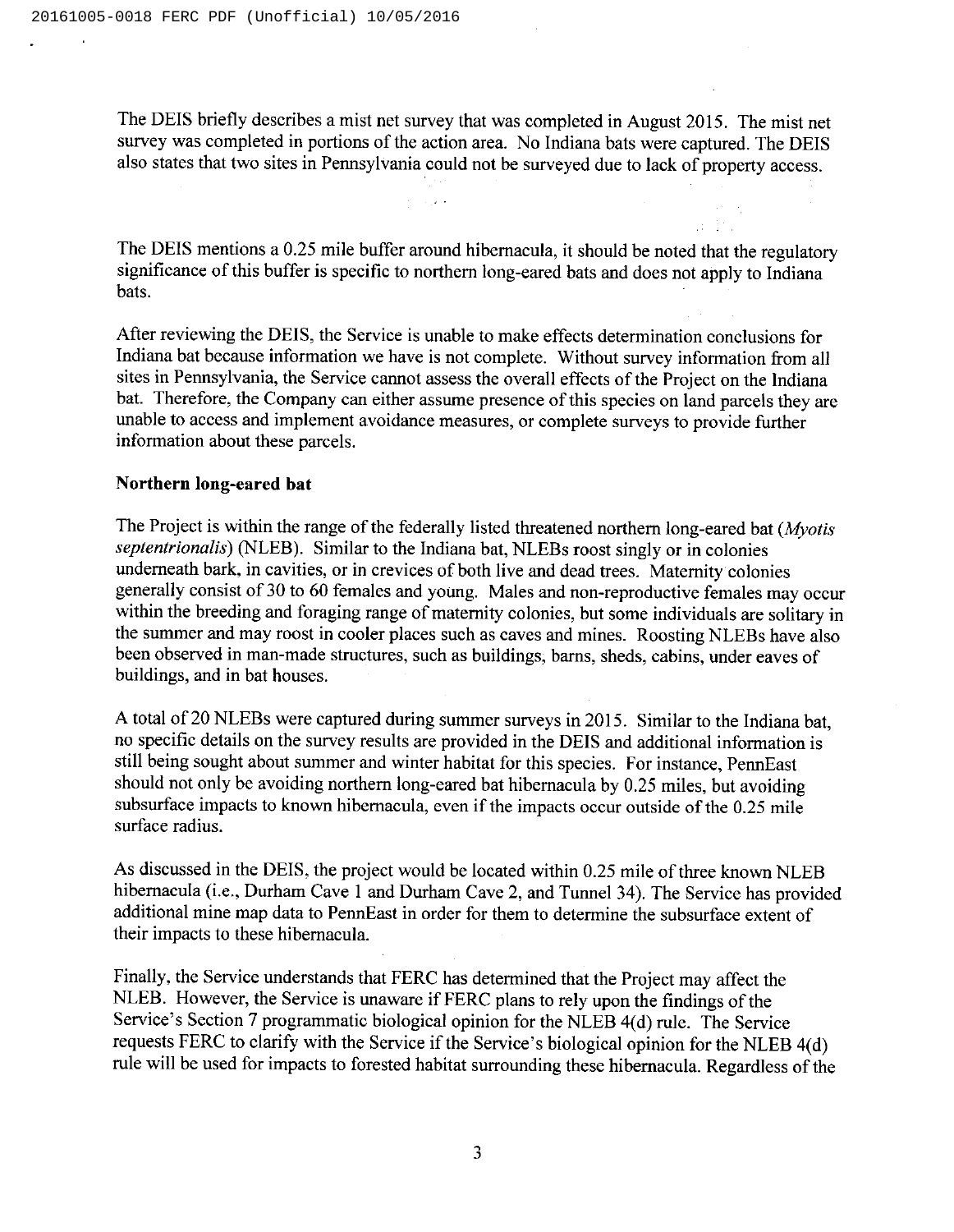4(d) rule, FERC may need to enter into formal consultation with the Service if impacts to the hibemacula cannot be avoided.

#### Northeastern bulrush

The project is within the known range of the northeastern bulrush (Scirpus ancistrochaetus), a federally listed, endangered plant. Potential habitat for this species could be affected if the project will directly or indirectly affect wetlands. The northeastern bulrush is typically found in ponds, wet depressions, shallow sinkholes, vernal pools, small emergent wetlands, or beaverinfluenced wetlands. These wetlands are often located in forested areas and characterized by seasonally variable water levels.

The DEIS discussed that PennEast conducted surveys for the northeastern bulrush within all accessible wetlands in the Pennsylvania portion of the Project area (i.e., within the range of this species) that were delineated as of 2015 (wetland delineation surveys are approximately 79 percent complete in Pennsylvania). Eight additional wetlands delineated near MP 26.9 will be surveyed by PennEast in 2016. No northeastern bulrush were identified during the 2015 surveys; however, we await survey results for the remaining wetlands, as there may be undocumented occurrences of this species within the unsurveyed areas.

Further the DEIS discussed that PennEast should file with the Secretary the results of additional surveys to determine potential presence of northeastern bulrush. If the northeastern bulrush is identified within the proposed construction work area, PennEast should identify the specific measures that it would use to avoid impacts within 300 feet of wetlands or 150 feet of waterways where the species is found. PennEast should also provide documentation of the consultation with the Service. If PennEast is unable to adhere to its proposed 300-foot no disturbance buffer around wetlands and 150-foot no disturbance buffer around any waterways that support the northeastern bulrush, then the affected wetland should be crossed via a HDD method. The Service would like to see an Inadvertent Return (IR) Contingency Plan develop for any such HDD prior to making effects determination conclusions.

#### Assessment of Risks to Migratory Birds

The Service is the principal Federal agency charged with protecting and enhancing populations and habitat of migratory bird species. The Migratory Bird Treaty Act (MBTA) prohibits the taking, killing, possession, transportation, and importation of migratory birds, their eggs, parts, and nests, except when specifically authorized by the Department of the Interior. While the MBTA has no provision for authorizing incidental take, the Service recognizes that some birds may be killed even if all reasonable measures to avoid take are implemented.

On March 30, 2011, the Service and the Commission entered into a Memorandum of Understanding between the FERC and Service regarding Implementation of Executive Order 13186, "Responsibilities of Federal Agencies to Protect Migratory Birds" (MOU). The MOU outlines a collaborative approach to promoting the conservation of migratory bird populations and furthering implementation of the migratory bird conventions, the MBTA, and the BGEPA.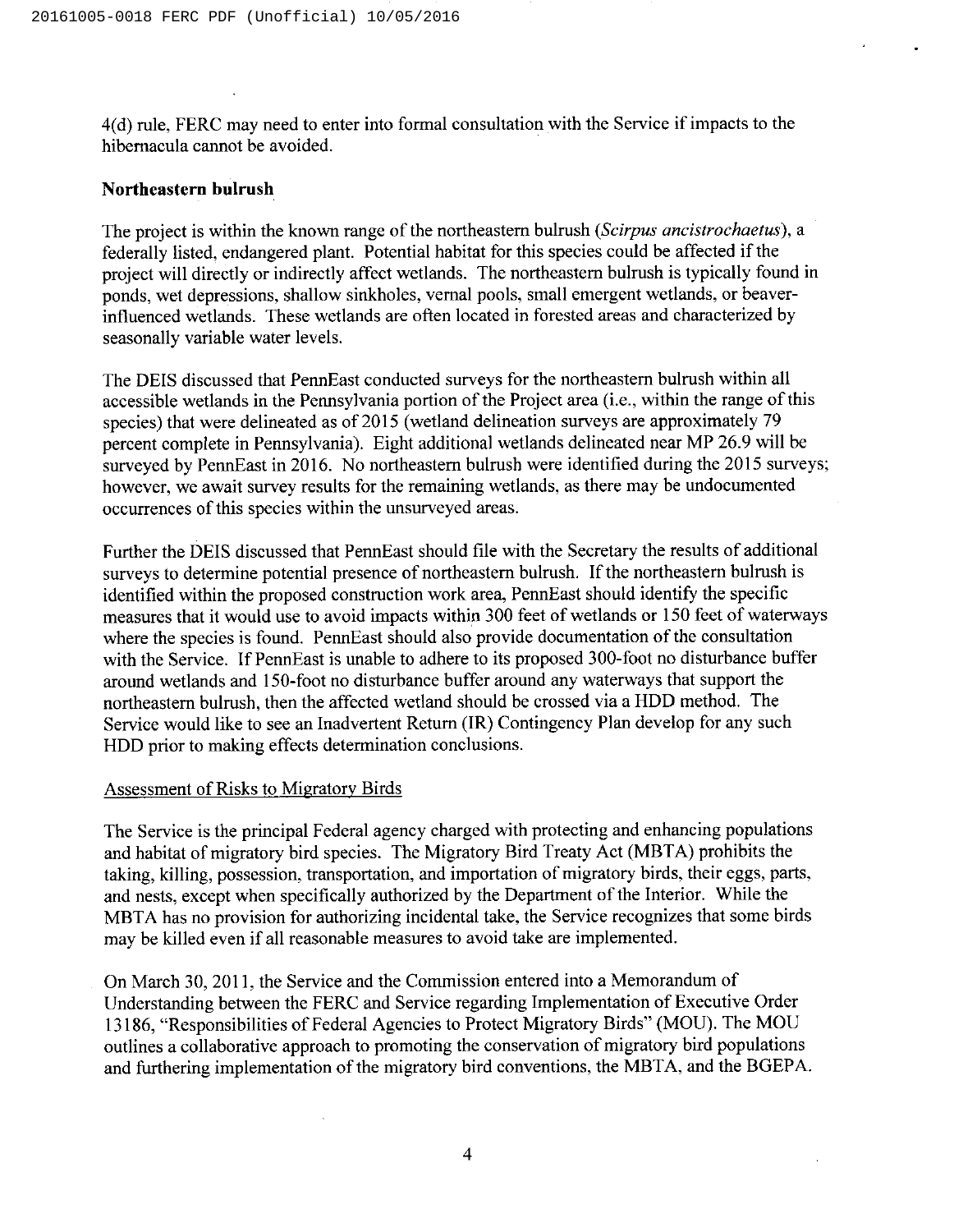As discussed in the DEIS, there will be approximately 633 acres of forest impacts in both Pennsylvania and New Jersey. There will be 138.5 acres of interior forest impacts in Important Bird Areas (IBAs) just in Pennsylvania. To help reduce impacts PennEast is proposing a time of year restriction on clearing between November I and March 31. In addition to this clearing restriction, the Service recommends to:

- I) Looks for alternatives to crossing these interior forested area (eg: reroute, or Horizontal Directional Drill, etc.).
- 2) Significantly neck down or reduce the right-of-way width in these interior forested areas.
- 3) Hold a specific meeting with the Service (PA and NJ Field Offices) to discuss MBTA and develop of a Migratory Bird Conservation Plan.

Additionally, bald eagles *(Haliaeetus leucocephalus)* could be within the project area. However at this time, we are only aware of four nests and the closest is within 3,170 feet of the project area. However, since this project is crossing major river systems, you should always be aware that bald eagle nests could appear as PennEast is moving through their construction schedule. Consequently, if an eagle nest is discovered, we recommend that you evaluate the project type, size, location and layout in light of the National Bald Eagle Management Guidelines to determine whether or not bald eagles might be disturbed as a direct or indirect result of this project. If it appears that disturbance may occur, we recommend that you consider modifying your project consistent with the Guidelines. These guidelines, as well as additional eagle information, are available at http: //www.fws.gov/northeast/EcologicalServices/eagle. html. To assist you in making a decision regarding impacts to bald eagles, a screening form can be found at http://www.fws.gov/northeast/pafo/bald eagle.html.

If you have additional questions regarding eagle permits, please contact Valerie Slocumb at valerie slocumb@fws.gov.

To avoid potential delays in reviewing your project, please use the above-referenced USFWS project tracking number in any future correspondence regarding this project.

If you have any questions regarding this project or our comments, please contact Pamela Shellenberger of my staff at 814-234-4090.

Sincerely,

Sne Z. Fallanzi

Field Office Supervisor

cc: NJFO —Steve Mars

Enclosure: Take (S9) and Take Authorization (S7)—Federal Nexus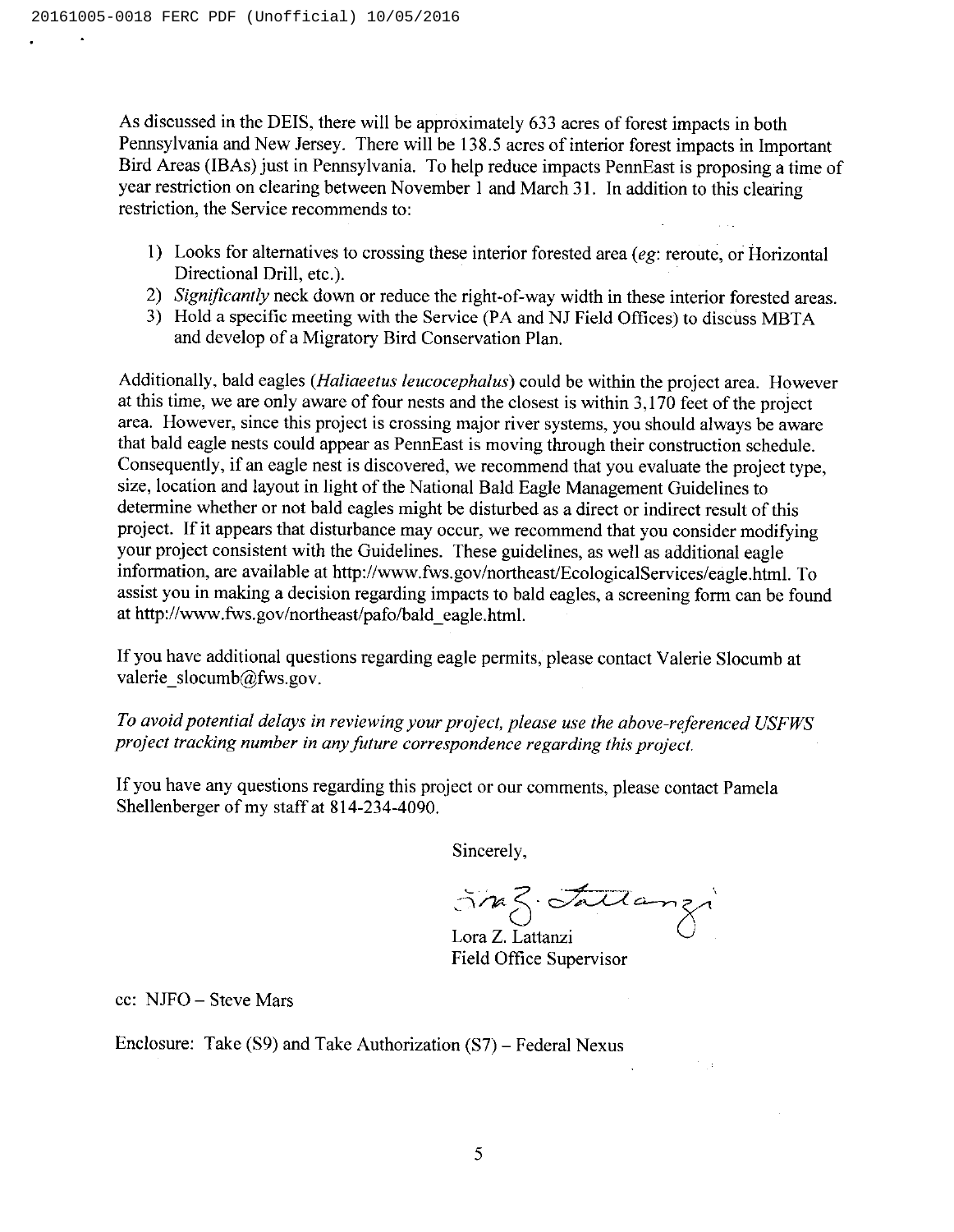# Take (S9) and Take Authorization (S7)—Federal Nexus

Section 9 of the Endangered Species Act prohibits the take of any federally listed animal species<br>by any person subject to the jurisdiction of the United States. The term "person" is defined as  $\ddots$  an individual, corporation, partnership, trust, association, or any other private entity; or any officer, employee, agent, department, or instrumentality of the Federal government, of any State, municipality, or political subdivision of a State, or any other entity subject to the jurisdiction United States." Section 11 of the Act provides for both civil and criminal penalties for those convicted of section 9 violations.

As defined in the Act, take means "... to harass, harm, pursue, hunt, shoot, wound, kill, trap, capture, or collect, or attempt to engage in any such conduct." "Harm" in the definition oftake means an act which kills or injures wildlife. Such act may include significant habitat modification or degradation that results in death or injury to listed species by signiticantly impairing essential behavioral patterns, including breeding, feeding or sheltering (50 CFR part 17.3). "Harass" means an intentional or negligent act or omission which creates the likelihood of injury to wildlife by annoying it to such an extent as to disrupt normal behavioral pattens which include, but are not limited to, breeding, feeding, or sheltering.

Under provisions of section 7(a)(2) of the Act, a federal agency that authorizes, permits, or carries out activities must consult with the Fish and Wildlife Service to ensure that its actions will not jeopardize the continued existence of any listed species. A federal agency is required to consult if an action "may affect" listed species or designated critical habitat, even if the effects are expected to be beneficial. A "may affect" determination includes actions that are "not likely to adversely affect," as well as "likely to adversely affect" listed species. If the action is "not likely to adversely affect" listed species (*i.e.*, the effects are beneficial, insignificant, or discountable), and the Service agrees with that determination, the Service provides concurrence in writing and no further consultation is required. If the action is "likely to adversely affect" listed species, then the federal action agency must request initiation of formal consultation. This request is made in writing to the Service, and must include a complete initiation package. Formal consultation concludes with the Service's issuance of a biological opinion to the federal action agency.